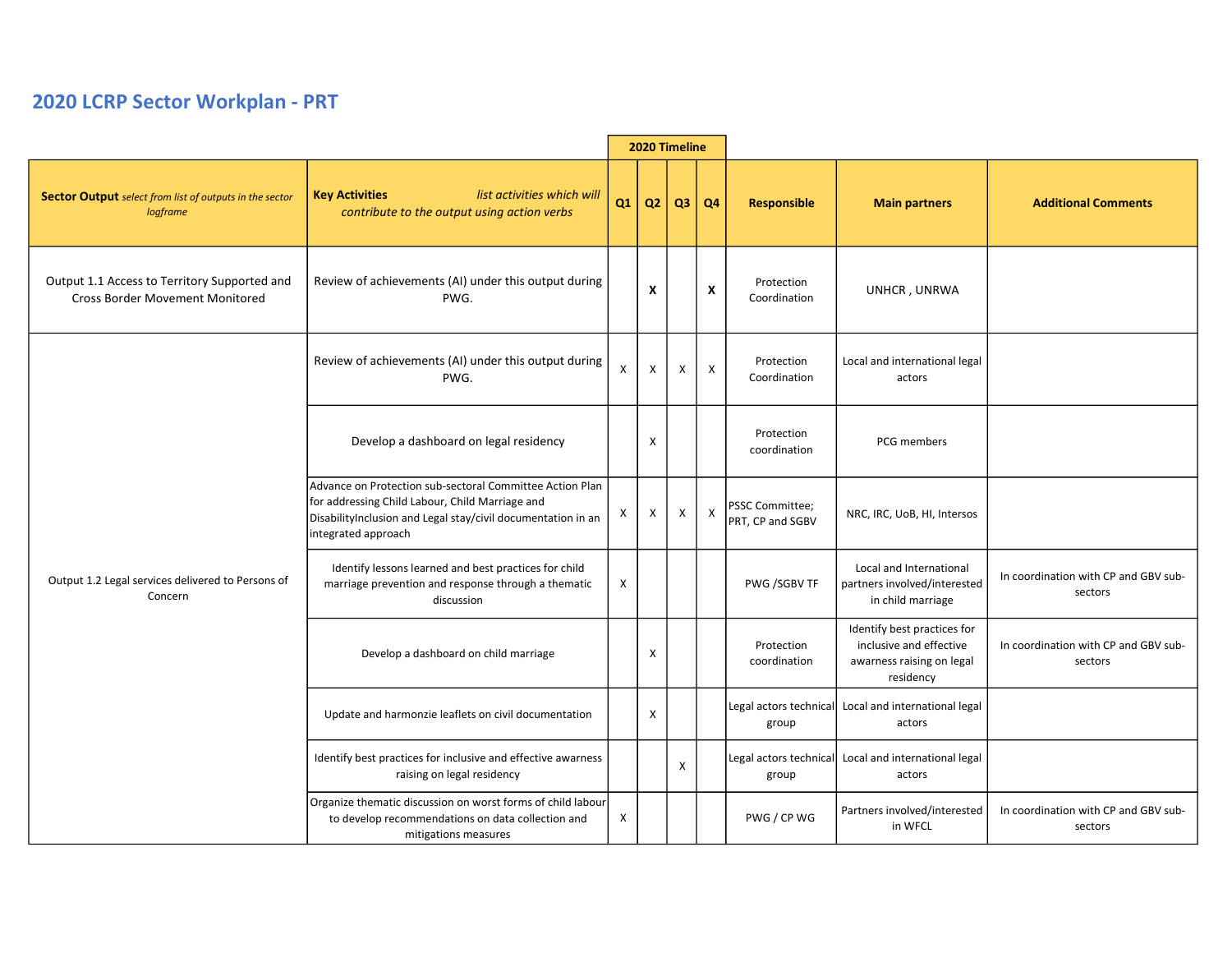| Output 1.3: Identification, verification and assessment<br>process carried out                                                                                  | Review of achievements (AI) under this output during PWG.                                                                                        |   | $\boldsymbol{\mathsf{X}}$ |                           | $\mathsf{x}$              | Protection<br>Coordination                    | UNHCR, UNRWA                                                                |                                                                                                    |
|-----------------------------------------------------------------------------------------------------------------------------------------------------------------|--------------------------------------------------------------------------------------------------------------------------------------------------|---|---------------------------|---------------------------|---------------------------|-----------------------------------------------|-----------------------------------------------------------------------------|----------------------------------------------------------------------------------------------------|
| Output 1.4: Targeted Support Services to Persons with<br>Specific Needs Provided                                                                                | Review of achievements (AI) under this output during PWG.                                                                                        | Χ | $\mathsf{x}$              | X                         | $\boldsymbol{\mathsf{X}}$ | Protection<br>Coordination                    | <b>PWG</b>                                                                  |                                                                                                    |
|                                                                                                                                                                 | Review ECA guidance note to integrate standards amount<br>based on type of emergency, review assessment tools, and<br>modalities of coordination | X |                           |                           |                           | Protection<br>coordinator                     | With field PRT coordinators<br>and partners involved in cash                | Involve BA                                                                                         |
|                                                                                                                                                                 | Circulate final draft of ECA guidance and follow-up on<br>MOSA endorsment                                                                        |   | X                         |                           |                           | Protection<br>coordinator                     | With field PRT coordinators<br>and partners involved in cash                | with partners already involved in ECA<br>discussions, in order to finalize the draft<br>and resend |
|                                                                                                                                                                 | Mapping of ECA and PCAP programs in each region                                                                                                  |   | X                         |                           |                           | PRT field<br>coordinators                     | Partners involved in Cash in<br>each region                                 |                                                                                                    |
|                                                                                                                                                                 | Identify lessons learned and best practices on DIS<br>disaggregation of data per disability (tools and modalities)<br>and inclusion              | X |                           |                           |                           | <b>PWG</b>                                    | Partners involved in DIS<br>inclusion (specialized and non<br>-specialized) | Integrated discussion together with CP<br>and GBV                                                  |
|                                                                                                                                                                 | Roll-out capacity building of PRT partners on Data<br>disagreggation on DIS (WGQ)                                                                |   | $\mathsf{X}$              | $\boldsymbol{\mathsf{X}}$ |                           | HI                                            | SSC partners during pilot<br>phase + LUPD and UoB                           |                                                                                                    |
|                                                                                                                                                                 | Analyse inclusion of PwDIS in PRT activities through<br>disgreggated data                                                                        | X | X                         | X                         | $\mathsf{X}$              | PRT sector<br>coordination                    | PWG partners                                                                |                                                                                                    |
|                                                                                                                                                                 | Develop a standardized protection assessment tool (post-<br>emergency)                                                                           |   | $\mathsf{x}$              |                           |                           | Protection<br>Coordination with<br>GBV and CP | CG                                                                          | with CP and GBV included - for<br>emergency situation, following RNA                               |
|                                                                                                                                                                 | Develop a guidance note on the use of RNA/PRT<br>monitoring/protection assessment tool in emergency<br>situation                                 |   | X                         |                           |                           | Protection<br>Coordination with<br>GBV and CP | CG                                                                          | with CP and GBV included - for<br>emergency situation, following RNA                               |
| Output 1.5: Persons of Concern with compelling<br>protection needs resettled or Provided Other<br>Humanitarian Admission Programmes (Excluding<br>Scholarships) | Review of achievements (AI) under this output.                                                                                                   | X | X                         | x                         | $\boldsymbol{\mathsf{X}}$ | Protection<br>Coordination                    | <b>UNHCR</b>                                                                |                                                                                                    |
| Output 1.6: Mine Risk Awareness Enhanced, Areas<br>Cleared and Released                                                                                         | Review of achievements (AI) under this output.                                                                                                   |   | $\boldsymbol{\mathsf{X}}$ |                           | $\pmb{\chi}$              | Protection<br>Coordination                    | UoB, LUPD                                                                   |                                                                                                    |
|                                                                                                                                                                 | Review of achievements (AI) under this output.                                                                                                   |   | $\boldsymbol{\mathsf{X}}$ |                           | $\pmb{\times}$            | Protection<br>Coordination                    | <b>PWG</b> members                                                          |                                                                                                    |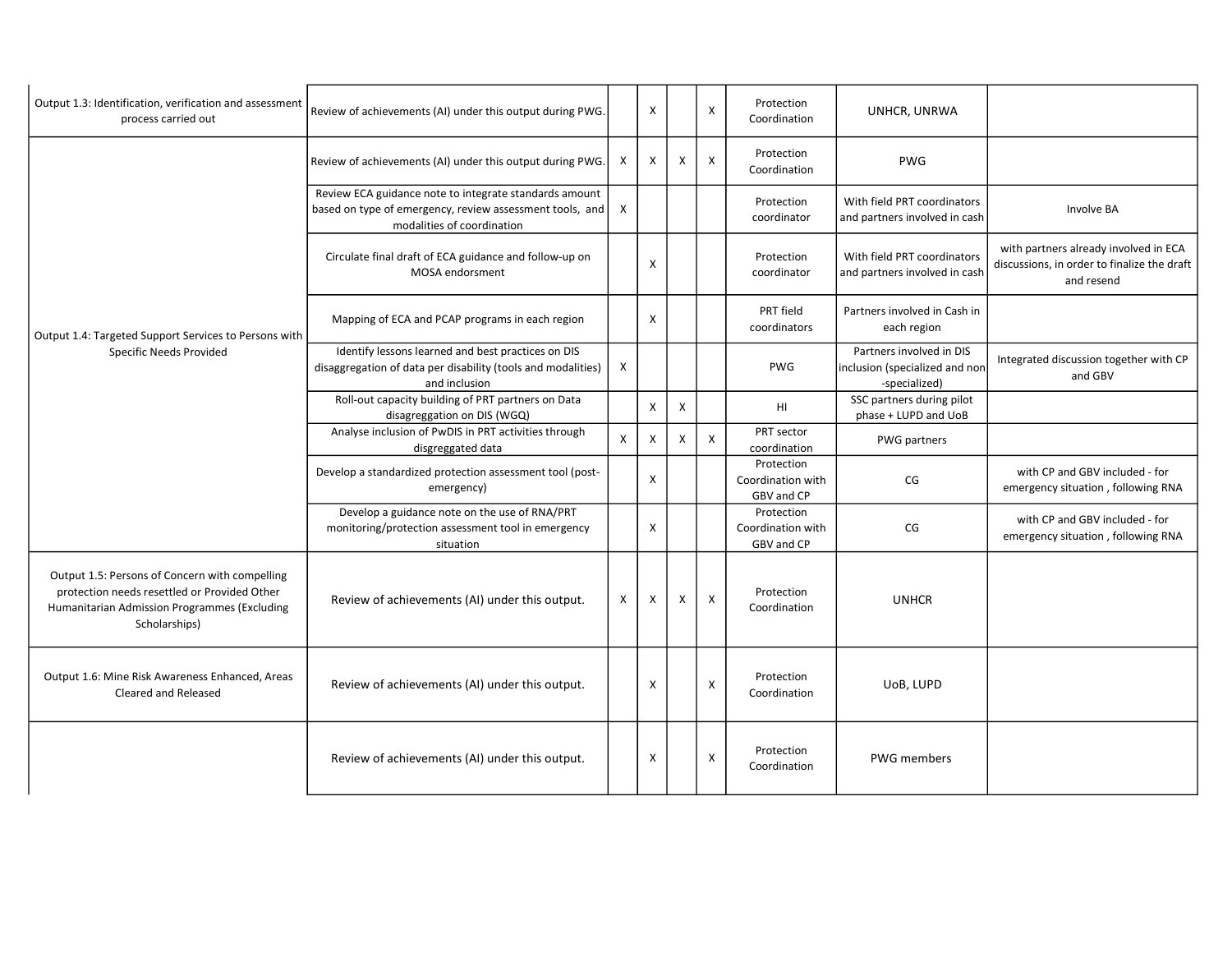| Output 1.7 National and local institutions strenghtened<br>to ensure protection-sensitive policies and practices | Develop monthly protection situation udpate (incl.<br>Soc.Stability).                                                                                     | X | X            | X   | X            | PCG and PWG                                           | PWG members                                                          | This serves to identify needs for advocacy<br>and programmatic adaptations. Shared<br>with IS on a monthly basis. Explore<br>collaboration with sectors incl. BA. |
|------------------------------------------------------------------------------------------------------------------|-----------------------------------------------------------------------------------------------------------------------------------------------------------|---|--------------|-----|--------------|-------------------------------------------------------|----------------------------------------------------------------------|-------------------------------------------------------------------------------------------------------------------------------------------------------------------|
|                                                                                                                  | Increase analysis of data related to protection risks and<br>evolution in protection trends at sector level                                               | X | $\mathsf{x}$ | Χ   | $\mathsf{x}$ | PRT coordination                                      | <b>PWG</b> members                                                   | Incl. on specific topics such as restricive<br>measures, evictions                                                                                                |
|                                                                                                                  | Development of dashboard on available protection<br>information                                                                                           | X | X            | X   | X            | PRT coordination                                      | <b>PWG</b> members                                                   |                                                                                                                                                                   |
| Output 2.1: Communities engaged through the<br>programme cycle                                                   | Review of achievements (AI) under this output.                                                                                                            | X | X            | X   | X            | Protection<br>Coordination                            | <b>PWG</b> members                                                   |                                                                                                                                                                   |
|                                                                                                                  | Review of achievements (AI) under this output.                                                                                                            | X | X            | X   | X            | Protection<br>Coordination                            | <b>PWG</b> members                                                   |                                                                                                                                                                   |
| Output 2.2: Community Level Protection Initiatives                                                               | Finalize Community Based Initiatives guidelines based on<br>PRT retreat feedback                                                                          | X |              |     |              | CBI TF                                                | <b>CBI TF partners</b>                                               |                                                                                                                                                                   |
| Implemented                                                                                                      | Endorse CBI guidelines                                                                                                                                    | X |              |     |              | PRT coordination                                      | <b>PWG</b> members                                                   |                                                                                                                                                                   |
|                                                                                                                  | Roll out CBI guidelines                                                                                                                                   |   | $\times$     | X   | $\mathsf{X}$ | <b>CBITF</b>                                          | Partners working with<br>communities                                 | modalities of roll-out to be further<br>discussed with CBI TF and CG                                                                                              |
|                                                                                                                  | Provide technical support for the final review of minimium<br>standards for Complaints and Feedback                                                       | X |              |     |              | PRT coordination                                      | PWG partners                                                         | Based on inputs provided by the sector<br>during the Protection retreat                                                                                           |
|                                                                                                                  | Ensure roll-out of the Complaints and feedback tool under<br>the PRT sector                                                                               |   | X            | Ιx  |              | PRT coordination                                      | PWG partners                                                         | Following instructions from IS                                                                                                                                    |
| Protection mainstreaming                                                                                         | Share available material on safe identification and referrals,<br>identify core standard elements and insure linkages with IA<br>referral tools           |   | X            |     |              | PRT coordination +<br>PRT mainstreaming<br>consultant | Partners providing capacity<br>building on SIR : IRC, DRC,<br>UNHCR  |                                                                                                                                                                   |
|                                                                                                                  | Support the roll-out of referral material through Safe<br>identificaytion and referrals training at field level                                           | X | Ιx           |     |              | PRT coordination +<br>PRT mainstreaming<br>consultant | PWG partners providing SIR<br>training and/or Pool of PM<br>trainers |                                                                                                                                                                   |
|                                                                                                                  | Include joint analysis with relevant sectors when sharing<br>results of the monitoring of referrals from/to the PRT sector<br>at national and field level |   | X            | lx. | X            | PRT coordination                                      | PWG + Field PRT sector<br>coordinators                               |                                                                                                                                                                   |
| Inint Analycic on Ongoing Situation                                                                              | Provide inputs on impact of on-going situation on<br>individuals and communities and on protection service<br>delivery                                    | X | lx.          | lx. | X            | PRT coordination                                      |                                                                      |                                                                                                                                                                   |